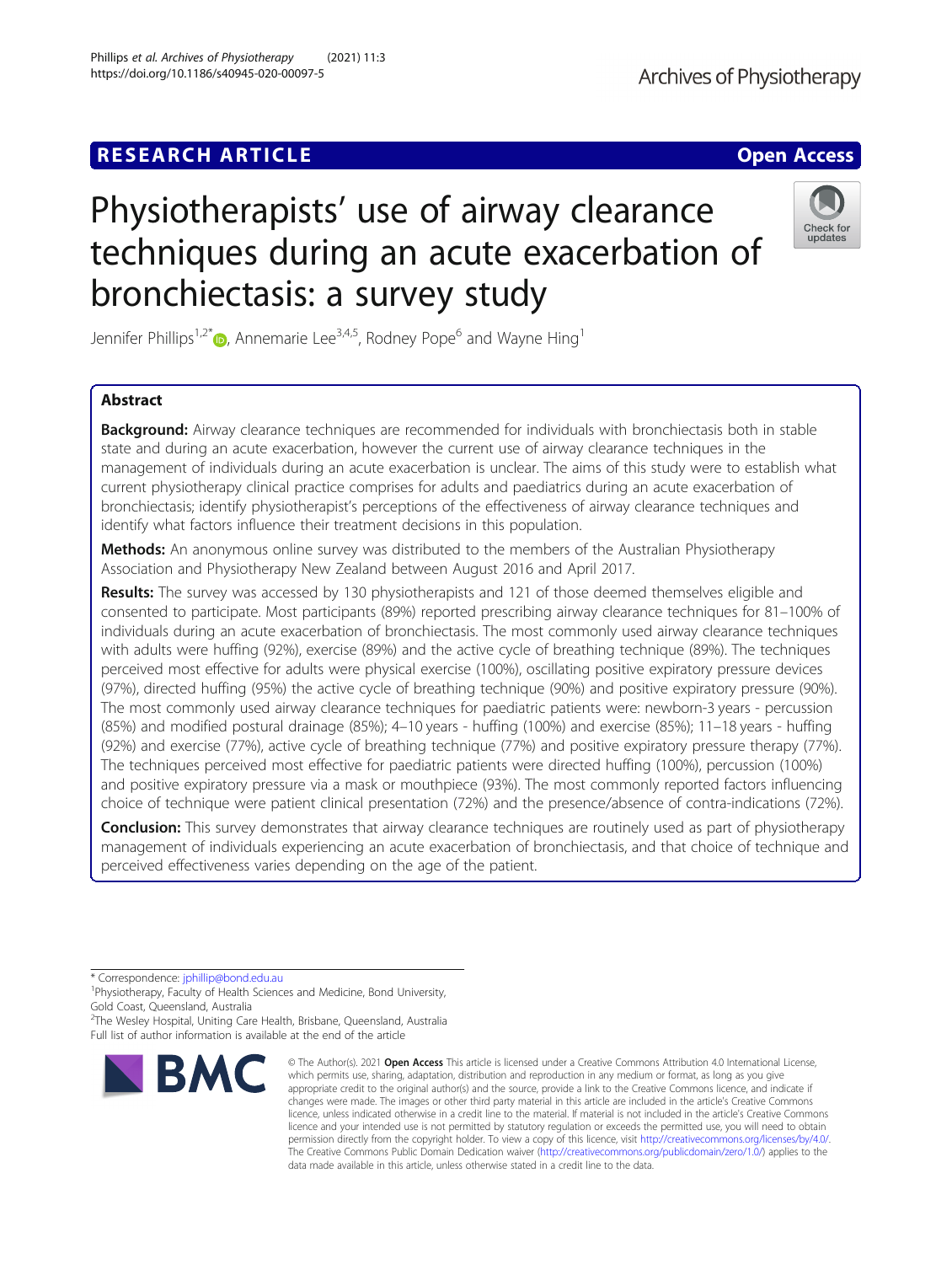# Introduction

Bronchiectasis is a chronic lung condition characterised by repeated respiratory infections, productive cough, shortness of breath and decreased exercise tolerance [[1](#page-9-0), [2\]](#page-9-0). Management involves medication and physiotherapy, aiming to improve airway clearance and exercise tolerance, minimise exacerbations and improve health-related quality of life (HRQOL) [\[3](#page-9-0)–[5\]](#page-9-0). Physiotherapy involvement in the management of bronchiectasis is supported by international guidelines which state that individuals with a chronic productive cough or difficulty clearing sputum should be taught an airway clearance technique (ACT) by a trained respiratory physiotherapist  $[4, 6-8]$  $[4, 6-8]$  $[4, 6-8]$  $[4, 6-8]$  $[4, 6-8]$  $[4, 6-8]$ . During an acute exacerbation of bronchiectasis, intensive ACTs, including altered prescription and follow-up, are required [\[4\]](#page-9-0).

Airway clearance techniques consist of a variety of breathing patterns with or without a device, designed to aid sputum clearance, improve ventilation and reduce cough frequency [\[9](#page-9-0), [10\]](#page-9-0). Techniques include the active cycle of breathing technique (ACBT), autogenic drainage, postural drainage (PD), manual techniques, positive expiratory pressure (PEP) and oscillating PEP devices [\[5,](#page-9-0) [11](#page-9-0)]. Although guidelines recommend the use of ACTs, it is unclear which ACT is most effective during an acute exacerbation of bronchiectasis, and how often and for how long each technique should be implemented [\[12,](#page-9-0) [13](#page-9-0)].

To guide clinically relevant future research investigating the clinical efficacy of ACTs that are commonly used, it is important to know the current management of individuals with bronchiectasis. Three survey studies have investigated physiotherapists' use of ACTs in bronchiectasis [[11,](#page-9-0) [14,](#page-9-0) [15](#page-9-0)]. However, they did not focus on management of individuals with an acute exacerbation, and new guidelines for the management of individuals with bronchiectasis have subsequently been published in Australia, Brazil, Britain, and Europe [\[4,](#page-9-0) [6](#page-9-0)–[8\]](#page-9-0).

The aims of this study were to: (1) establish what current physiotherapy clinical practice in Australia and New Zealand comprises for adults and paediatrics during an acute exacerbation of bronchiectasis; (2) identify physiotherapist's perceptions of the effectiveness of ACTs and (3) identify what factors influence their treatment decisions in this population.

#### Methods

#### Study design

A cross-sectional, online, survey was carried out between August 2016 and April 2017 using the Qualtrics platform (Qualtrics, Provo Utah, USA). Ethical approval was received for this research, and informed consent provided by all participants.

# Participants

Therapists were eligible to participate in the study if they were a physiotherapist who currently and routinely (in the last 12 months) treated adult or paediatric individuals during an acute exacerbation of bronchiectasis as inpatients or outpatients. The following definition of an acute exacerbation was provided to participants at the start of the survey: An acute exacerbation of bronchiectasis involves a sudden change in symptoms such as increased cough, change in sputum (volume, colour, viscosity), breathlessness, haemoptysis and/or constitutional upset (malaise, tiredness) [[5](#page-9-0)].

Physiotherapists were recruited through newsletters of the professional bodies (the Australian Physiotherapy Association and Physiotherapy New Zealand), which included a link to the online survey. The electronic link took the physiotherapist to an information and consent page, and if the physiotherapist deemed themselves eligible and consented to participate, they clicked a button to proceed to the survey. The survey invitation was disseminated on four occasions, to maximise responses. Participant responses were anonymous.

## Survey design

A team of four physiotherapists developed the survey following a literature review, using a combination of new questions and questions from previous surveys investigating physiotherapy management of respiratory conditions [\[11](#page-9-0), [15,](#page-9-0) [16](#page-9-0)]. The research team involved two experienced clinicians in respiratory physiotherapy, and two researchers with previous work in quantitative and qualitative research. The survey was tested for content and construct validity throughout the development process by the research team, and prior to distribution was piloted in an independent group of six experienced respiratory physiotherapists. No changes were made to the survey following the pilot, prior to distribution.

All participants were asked three questions collecting their personal demographic information. They were subsequently directed to complete additional relevant sections based on the management of adults, paediatrics, or both. Questions regarding use of ACTs in the paediatric population were split into age groups (newborn-3 years, 4–10 years and 11–18 years) due to expected differences in clinical management based on age [\[17](#page-9-0)]. The survey was divided into domains: (1) workplace demographics, (2) ACTs used and perceived effectiveness (3) participants' rationales for treatment decisions regarding use of ACTs.

The workplace demographic domain (domain 1) contained six multiple choice questions and participants were able to select one response. Information regarding inpatient and outpatient settings was collected in relation to ACT prescription frequency only, and no other comparison of clinical practice in each setting was collected. Participants were asked a multiple-choice question to determine what percentage of patients with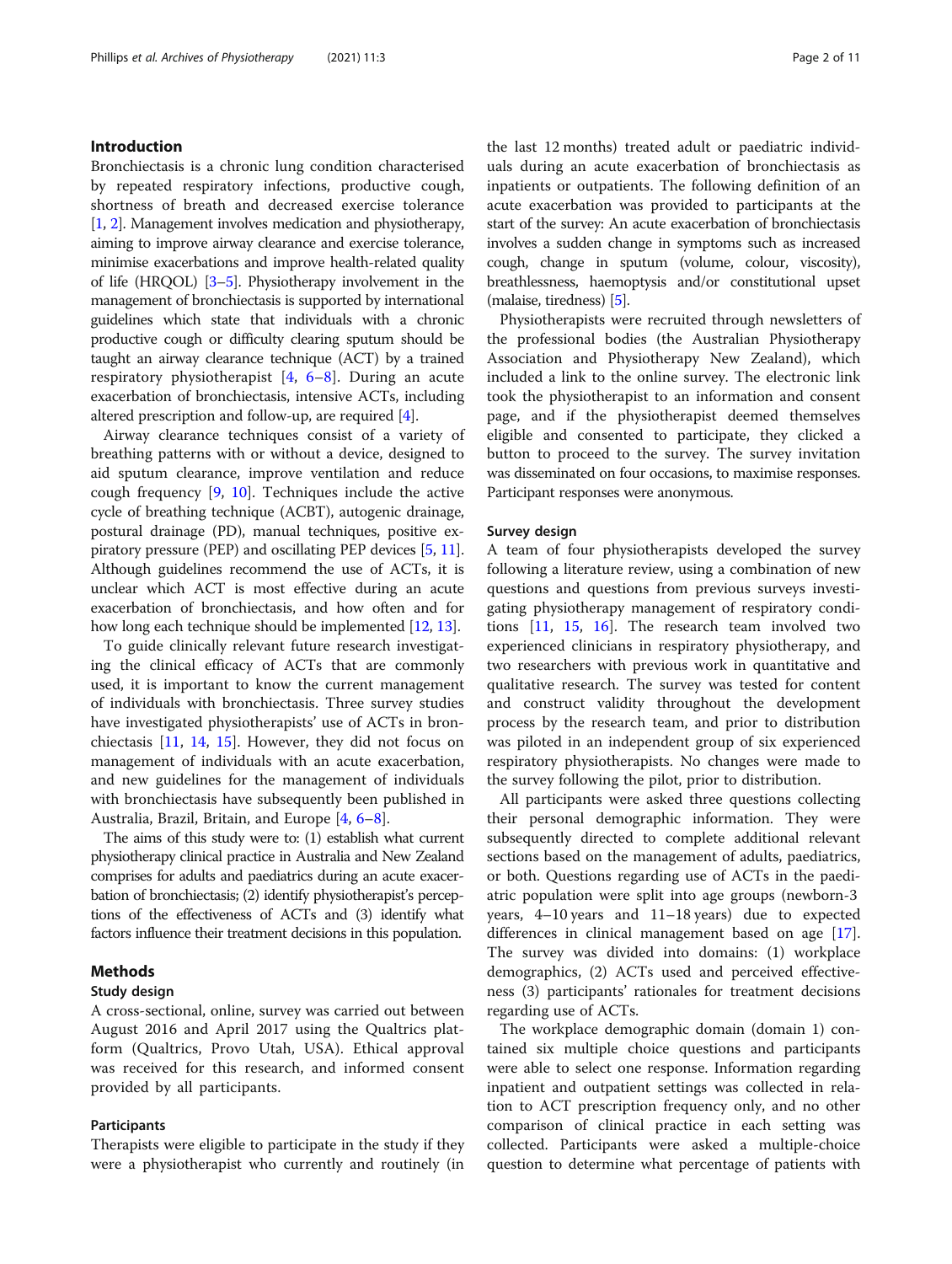an exacerbation of bronchiectasis to whom they prescribed ACTs, with the options including "81-100%, 61- 80%, 41-60%, 21-40% or 0-20%". The domain for ACTs used (domain 2) contained three questions. These questions gathered information regarding the use of different types of ACTs and were predominantly designed as four- or five-point Likert scales (e.g. routinely, occasionally, rarely or never) to allow for comparison to previous studies. Content (such as ACTs listed) was based on previous surveys, clinical practice guidelines and research, [[11,](#page-9-0) [15](#page-9-0), [16](#page-9-0)], with an open, 'other', option to capture information from participants who used ACTs that were not listed. Multiple choice questions were also used to gather information regarding prescription of ACTs. The questions relating to rationales for treatment decisions (domain 3) used a combination of Likert scales, multiple choice questions with single or multiple responses allowed, and open-ended questions. Perceived effectiveness of each airway clearance technique was investigated using a Likert scale from very effective, effective, neutral, ineffective or very ineffective following the question "how effective at clearing sputum do you believe the following ACTs are for patients with an acute exacerbation of bronchiectasis". In total, the survey included 29 questions regarding the management of adults, and 30 questions regarding paediatric management. The final version of the survey can be obtained from the authors upon request.

#### Statistical analysis

Data were analysed descriptively using SPSS V.25 (SPSS, Chicago, Illinois, USA) and presented using tables and narrative text. Results were presented as frequencies and percentages of participants who responded to that question.

# Results

# Survey response

The survey was distributed widely to approximately 26, 000 email addresses (Australian Physiotherapy Association membership = 23,153, Physiotherapy New Zealand membership =  $3596$ ) [\[18](#page-9-0), [19](#page-9-0)]. The survey was accessed by 130 individuals between August 2016 and April 2017, and 121 of those identified themselves as eligible physiotherapists and consented to participate. Two people accessing the survey declined to consent and seven had not treated an adult or child with an acute exacerbation of bronchiectasis in the last 12 months, and were therefore ineligible and excluded. Sixty-two participants (51%) partly completed the survey, and their completed responses were included in the analysis along with responses from participants who completed the survey in its entirety. As the number of responses per question was variable, the tables included in the manuscript each state the total number of participants responding to each question.

# Participant demographics

Eligible participants were from both Australia ( $n = 106$ ; 88%) and New Zealand ( $n = 12$ ; 10%) and three participants accessed the survey from other countries (Table 1). All states in Australia and both islands in New Zealand were represented. Participants ranged in experience in respiratory physiotherapy (Table [2](#page-3-0)). Most participants (68%) managed only adults with an acute exacerbation of bronchiectasis, and so completed the adult section of the survey; 15% had managed only children and so completed the paediatric section of the survey, and 11% completed both sections.

# Airway clearance prescription

Most participants (86%) working with adults and all participants (100%) working in paediatrics reported they prescribed ACTs in 81 to 100% of instances in which they contributed to management of an acute exacerbation of bronchiectasis. In inpatient settings, adult inpatients were most commonly treated once or twice per day (once per day 52%, twice per day 47%, three times per day 1%). In paediatric settings, inpatients were most commonly treated twice per day (once per day 5%, twice per day 86%, three times per day 9%). In outpatient settings, both adults and paediatric patients were most commonly treated once per fortnight (45 and 65% respectively), followed by once per week (28 and 20% respectively). Time spent on ACT per therapy session in an adult population was most commonly 11–15 min (34%), followed by 16–20 min (31%) and 21 or more min (27%). Time spent on ACT in each session was longer in a paediatric population, most commonly 16–20 min (58%), followed by 21 min or more (36%) then 11–15 min (6%).

**Table 1** Participant locations (n  $(\%)$ ;  $N = 121$ )

| Location                     | Participants n (%) |
|------------------------------|--------------------|
| Australia                    |                    |
| Australian Capital Territory | 1(1)               |
| New South Wales              | 22 (18)            |
| Northern Territory           | 2(2)               |
| Queensland                   | 59 (49)            |
| South Australia              | 4(3)               |
| Tasmania                     | 4(3)               |
| Victoria                     | 7(6)               |
| Western Australia            | 7(6)               |
| New Zealand                  |                    |
| North Island                 | 11(9)              |
| South Island                 | 1(1)               |
| Other                        | 3(2)               |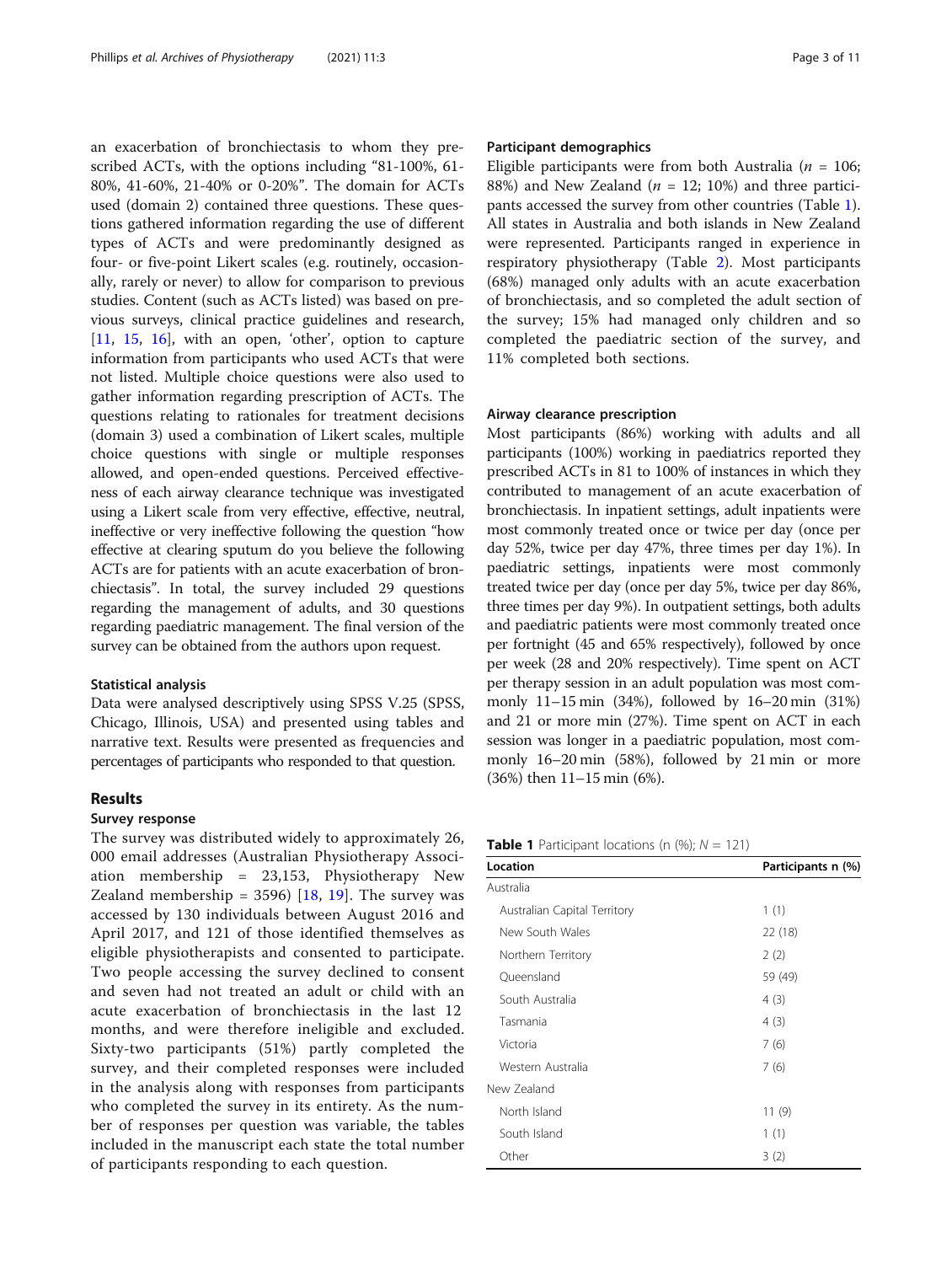# <span id="page-3-0"></span>**Table 2** Participant years of practice (n  $(\%)$ ;  $N= 120$ )

|                                               | 0–5 vears | 6-10 vears | $11 - 15$ vears | 16-20 vears | 21 years or more |
|-----------------------------------------------|-----------|------------|-----------------|-------------|------------------|
| Years as a physiotherapist                    | 33 (28%)  | 21 (17%)   | 20 (16%)        | 15 (13%)    | 31 (26%)         |
| Years practicing in respiratory physiotherapy | 48 (40%)  | 24 (20%)   | 22 (18%)        | 5(4%)       | 21 (18%)         |

### Airway clearance techniques used

The most commonly used ACTs with adults were directed huffing (92%), physical exercise (89%) and the ACBT (89%) (Table [3\)](#page-4-0). Positioning (84%) and oscillating PEP devices (75%) were also used regularly. Within paediatric populations, the most commonly used ACT varied depending on age group. In the newborn-three years age group, the most commonly reported ACTs were modified PD (no head down tilt) (85%), percussion (84%) and positioning (72%) (Table [3\)](#page-4-0). In the 4–10 years age group, participants reported most commonly using directed huffing (100%), physical exercise (85%) and PEP mask or mouthpiece (75%) (Table [3\)](#page-4-0). In the 11–18 years age group participants reported most commonly using directed huffing (93%), the ACBT (77%), PEP mouthpiece or mask (77%) and physical exercise (77%) (Table [3](#page-4-0)).

# Perceived effectiveness of ACTs

Participants working with adults perceived the most effective techniques were physical exercise (100%), oscillating PEP devices (97%), directed huffing (95%), the ACBT (90%) and PEP mask or mouthpiece (90%) (Table [4\)](#page-6-0). All participants believed that physical exercise, PEP therapy, directed huffing and oscillating PEP devices were effective (Table [4](#page-6-0)). The ACTs considered least effective in adults were PD including head down tilt (23%), sustained maximal inspiration (18%) and mechanical vibration (18%).

In paediatrics, the techniques considered most effective were directed huffing (FET) (100%), PEP mask or mouthpiece (93%) and percussion (100%) (Table [4](#page-6-0)). The ACTs considered least effective were PD including head down tilt (54%) and mechanical vibration (14%).

# Factors influencing treatment decisions

The most commonly reported "extremely important factors" in choosing ACTs were 'patient clinical presentation' (72%) and 'the presence/absence of contra-indications' (72%) (Table [5](#page-7-0)). Factors most frequently considered "not at all important" were 'taught at university' (46%) and 'medical staff's preference' (25%).

Most participants (71%) stated they were aware of the clinical guidelines [\[4](#page-9-0)] for bronchiectasis in children and adults in Australia and New Zealand. Regarding whether a change in practice at their place of work had occurred following guideline publication  $[4]$  $[4]$ , 51% reported no change in practice, 31% were unsure if change occurred and 18% of participants reported a practice change. Reported changes in practice indicated via free text response included caution with the use of inhaled corticosteroids, greater use of autogenic drainage, more focus on hydration, increased confidence using prescribed exercise as part of ACT and increased medical acknowledgement of the role of physiotherapy and ACTs in management. Participants also reported that they were now less likely to trial nebulised hypertonic saline and felt that the guidelines reinforced the concept that tailoring ACTs to individual needs is appropriate.

Regarding knowledge of scientific evidence available for ACTs in this population, 23% of participants working with adults reported they were unsure what the current evidence indicated. In contrast, no participants working in the paediatric setting reported uncertainty regarding current evidence.

# **Discussion**

This survey is the first to investigate the current practice of physiotherapy with respect to use of ACTs for individuals experiencing an acute exacerbation of bronchiectasis. The most commonly used ACT varied depending on the age of the individual with bronchiectasis, however, directed huffing, physical exercise, the ACBT and PEP therapy were frequently used across most age groups, while modified postural drainage and percussion were most commonly applied in patients aged newborn-3 years. Participants perceived physical exercise, oscillating PEP therapy, directed huffing and the ACBT to be the ACTs most effective when working with adults, while directed huffing, PEP therapy and percussion were most effective when working with children. The important factors for choice of technique were patient presentation, and the presence/absence of contraindications/precautions.

Most participants prescribed ACTs to their patients with an acute exacerbation of bronchiectasis, but the frequency and duration of intervention varied between adult and paediatric inpatients. This difference may be attributed to the greater ease with which adults can be taught an ACT and undertake this independently, while children require more supervision. It has been recommended that individuals admitted with an exacerbation of bronchiectasis are seen daily until their airway clearance is optimised, and that the duration is a minimum of 10 min and maximum of 30 min or until the patient becomes fatigued  $[6]$  $[6]$ . Participants adhered to guideline recommendations, with participants working with adults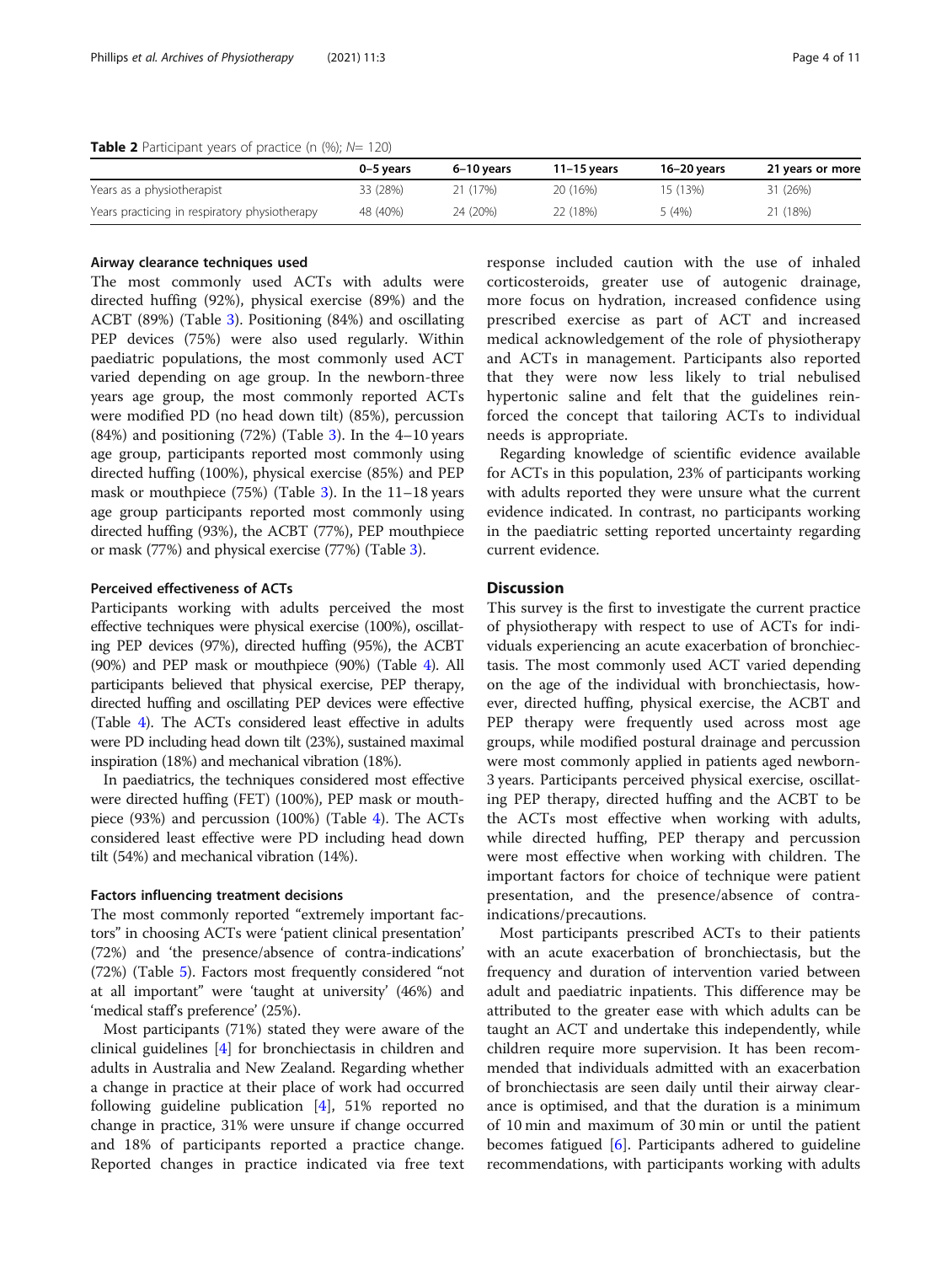<span id="page-4-0"></span>

| Table 3 Frequency of use of ACTs (n (%); N physiotherapists treating adults = 64; N physiotherapists treating paediatrics = 13) |  |  |  |
|---------------------------------------------------------------------------------------------------------------------------------|--|--|--|
|---------------------------------------------------------------------------------------------------------------------------------|--|--|--|

| Airway clearance technique                      | Very often/always or often | Sometimes | Rarely/never |
|-------------------------------------------------|----------------------------|-----------|--------------|
| Active Cycle of Breathing Technique             |                            |           |              |
| Newborn $-3$ yrs                                | 1(8)                       | 1(8)      | 11 (84)      |
| 4-10 years                                      | 8(67)                      | 2(17)     | 2(16)        |
| $11-18$ years                                   | 10(77)                     | 1(8)      | 2(16)        |
| Adult                                           | 57 (89)                    | 3(5)      | 4(6)         |
| Autogenic Drainage                              |                            |           |              |
| Newborn $-3$ yrs                                | 2(16)                      | 2(17)     | 8(67)        |
| 4-10 years                                      | 1(8)                       | 5(38)     | 7(54)        |
| $11-18$ years                                   | 5 (39)                     | 5 (39)    | 3(23)        |
| Adult                                           | 20(31)                     | 17(27)    | 27 (42)      |
| Deep breathing exercises                        |                            |           |              |
| Newborn $-3$ yrs                                | 4 (39)                     | 2(15)     | 6(46)        |
| 4-10 years                                      | 9(70)                      | 1(8)      | 3(23)        |
| $11-18$ years                                   | 7(54)                      | 3(23)     | 3(23)        |
| Adult                                           | 41 (65)                    | 12 (19)   | 10(16)       |
| Directed huffing (Forced Expiration Technique)  |                            |           |              |
| Newborn $-3$ yrs                                | 5(46)                      | 2(16)     | 5 (39)       |
| 4-10 years                                      | 13 (100)                   | 0(0)      | 0(0)         |
| $11-18$ years                                   | 12 (93)                    | 0(0)      | 1(7)         |
| Adult                                           | 59 (92)                    | 5(8)      | 0(0)         |
| Postural Drainage (Head Down Tilt)              |                            |           |              |
| Newborn $-3$ yrs                                | 1(8)                       | 1(8)      | 11(85)       |
| 4-10 years                                      | 1(8)                       | 1(8)      | 11(85)       |
| $11-18$ years                                   | 0(0)                       | 2(15)     | 11(85)       |
| Adult                                           | 5(8)                       | 12 (19)   | 46 (73)      |
| Modified Postural Drainage (no Head Down Tilt)  |                            |           |              |
| Newborn $-3$ yrs                                | 11(85)                     | 1(8)      | 1(8)         |
| 4-10 years                                      | 6(46)                      | 4(31)     | 3(23)        |
| $11-18$ years                                   | 3(23)                      | 2(15)     | 8(62)        |
| Adult                                           | 30 (47)                    | 17 (26)   | 17 (26)      |
| Manual vibration                                |                            |           |              |
| Newborn - 3 yrs                                 | 7(54)                      | 4(31)     | 2(16)        |
| 4-10 years                                      | 8(62)                      | 3(23)     | 2(16)        |
| $11-18$ years                                   | 4(31)                      | 3(23)     | 6(46)        |
| Adult                                           | 30 (47)                    | 18 (28)   | 16(25)       |
| Mechanical vibration (Vest)                     |                            |           |              |
| Newborn - 3 yrs                                 | 0(0)                       | 0(0)      | 12 (100)     |
| 4-10 years                                      | 0(0)                       | 0(0)      | 13 (100)     |
| $11-18$ years                                   | 0(0)                       | 0(0)      | 13 (100)     |
| Adult                                           | 5(8)                       | 0(0)      | 58 (92)      |
| Oscillating Positive Expiratory Pressure device |                            |           |              |
| Newborn - 3 yrs                                 | 0(0)                       | 0(0)      | 12 (100)     |
| 4-10 years                                      | 6(46)                      | 2(23)     | 4(31)        |
| $11-18$ years                                   | 7(54)                      | 1(8)      | 5 (39)       |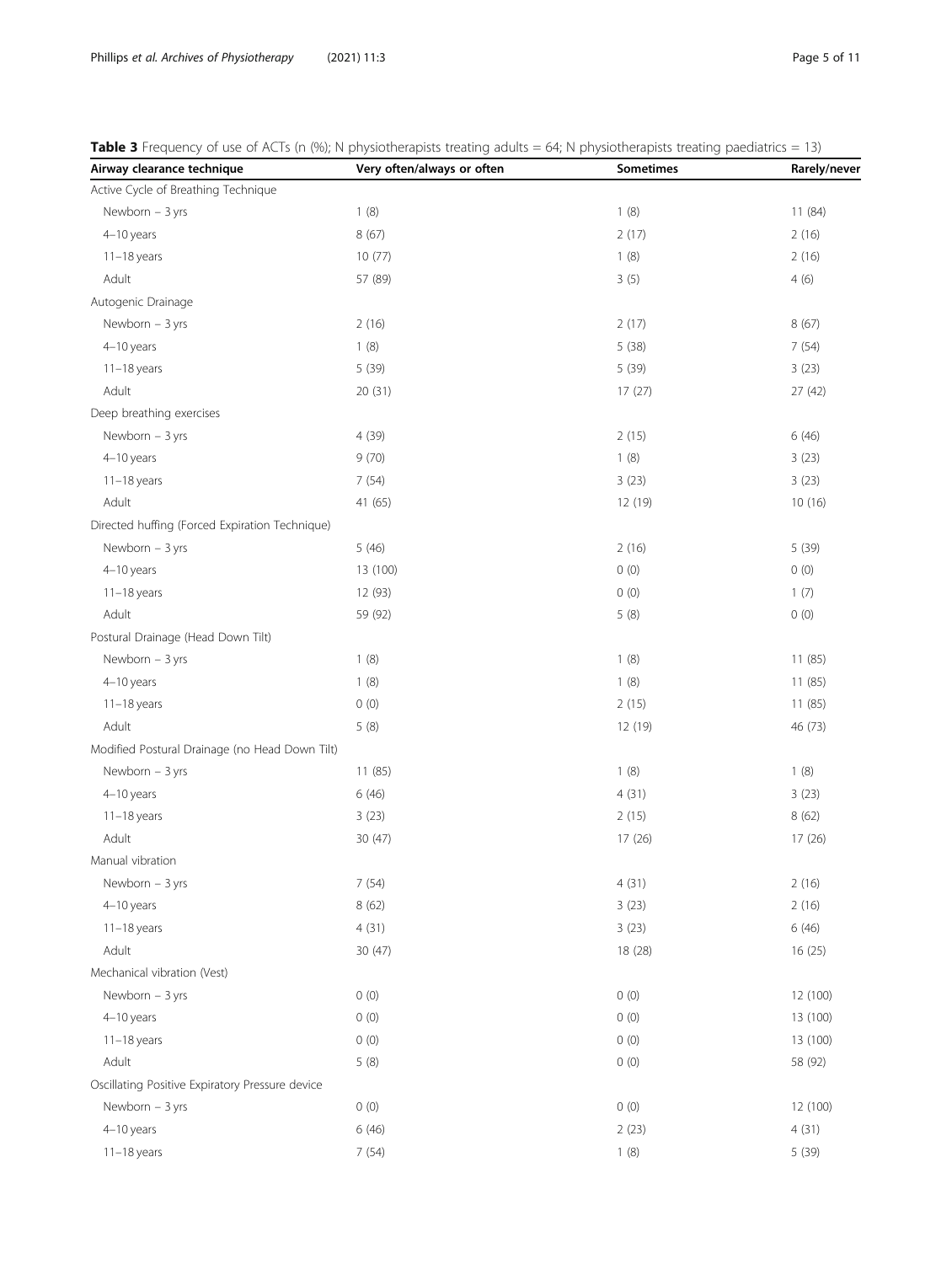| <b>Table 3</b> Frequency of use of ACTs (n (%); N physiotherapists treating adults = 64; N physiotherapists treating paediatrics = 13) |  |
|----------------------------------------------------------------------------------------------------------------------------------------|--|
| (Continued)                                                                                                                            |  |

| Airway clearance technique                             | Very often/always or often | Sometimes | Rarely/never |
|--------------------------------------------------------|----------------------------|-----------|--------------|
| Adult                                                  | 48 (75)                    | 12 (19)   | 4(6)         |
| Oscillating Positive Expiratory Pressure bubble/bottle |                            |           |              |
| Newborn $-3$ yrs                                       | 6(47)                      | 1(8)      | 6(47)        |
| 4-10 years                                             | 9(69)                      | 1(8)      | 3(23)        |
| $11-18$ years                                          | 7(54)                      | 1(8)      | 5 (39)       |
| Adult                                                  | 41 (65)                    | 8 (13)    | 14 (22)      |
| Positive Expiratory Pressure mask or mouthpiece        |                            |           |              |
| Newborn - 3 yrs                                        | 4(32)                      | 5(37)     | 4(31)        |
| 4-10 years                                             | 9(75)                      | 1(8)      | 2(16)        |
| $11-18$ years                                          | 10(77)                     | 1(8)      | 2(16)        |
| Adult                                                  | 26 (41)                    | 21 (33)   | 16 (26)      |
| Percussion                                             |                            |           |              |
| Newborn $-3$ yrs                                       | 11 (84)                    | 1(8)      | 1(8)         |
| 4-10 years                                             | 6(47)                      | 4(31)     | 3(23)        |
| $11-18$ years                                          | 3(23)                      | 4(31)     | 6(46)        |
| Adult                                                  | 24 (38)                    | 21 (33)   | 18 (29)      |
| Physical exercise                                      |                            |           |              |
| Newborn $-3$ yrs                                       | 8(62)                      | 0(0)      | 5(38)        |
| 4-10 years                                             | 11 (85)                    | 2(16)     | 0(0)         |
| $11-18$ years                                          | 10(77)                     | 2(15)     | 1(8)         |
| Adult                                                  | 57 (89)                    | 5(8)      | 2(3)         |
| Positioning                                            |                            |           |              |
| Newborn $-3$ yrs                                       | 10(72)                     | 1(8)      | 3(22)        |
| 4-10 years                                             | 6(46)                      | 5(38)     | 2(16)        |
| $11-18$ years                                          | 5(38)                      | 6(46)     | 2(15)        |
| Adult                                                  | 54 (84)                    | 5(8)      | 5(8)         |
| Sustained maximal inspiration                          |                            |           |              |
| Newborn - 3 yrs                                        | <b>NA</b>                  | <b>NA</b> | <b>NA</b>    |
| 4-10 years                                             | <b>NA</b>                  | <b>NA</b> | <b>NA</b>    |
| $11-18$ years                                          | <b>NA</b>                  | <b>NA</b> | <b>NA</b>    |
| Adult                                                  | 19 (30)                    | 12 (19)   | 33 (51)      |

NA Not asked

reporting the provision of one or two sessions per day, most commonly of 11–15 min duration, while most paediatric physiotherapists treated individuals twice daily, most commonly for 16–20 min. This is similar to a previous survey, which reported most child participants with bronchiectasis completed airway clearance therapy at least once per day when unwell [\[14\]](#page-9-0).

The most commonly implemented ACTs in an adult population were the ACBT, directed huffing and physical exercise, similar to previous surveys in bronchiectasis [\[11](#page-9-0), [15\]](#page-9-0). Additionally, all three techniques were perceived effective by more than 90% of participants. However, there is little evidence available for the use of

the ACBT or physical exercise in individuals with exacerbations of bronchiectasis [[13](#page-9-0)]. The ACBT and huffing are commonly used ACTs clinically as they require no equipment, can be completed in a range of positions and can be adapted to the patient and their presenting condition [[20](#page-9-0)]. The ACBT has been investigated in one study with individuals with an exacerbation of bronchiectasis, and was found to be superior in sputum expectoration (greater decrease in 24 h collection), coughrelated quality of life and gas exchange when compared to more traditional ACTs of percussion and postural drainage [\[21\]](#page-9-0). Physical exercise as an ACT has not been investigated in individuals with an exacerbation of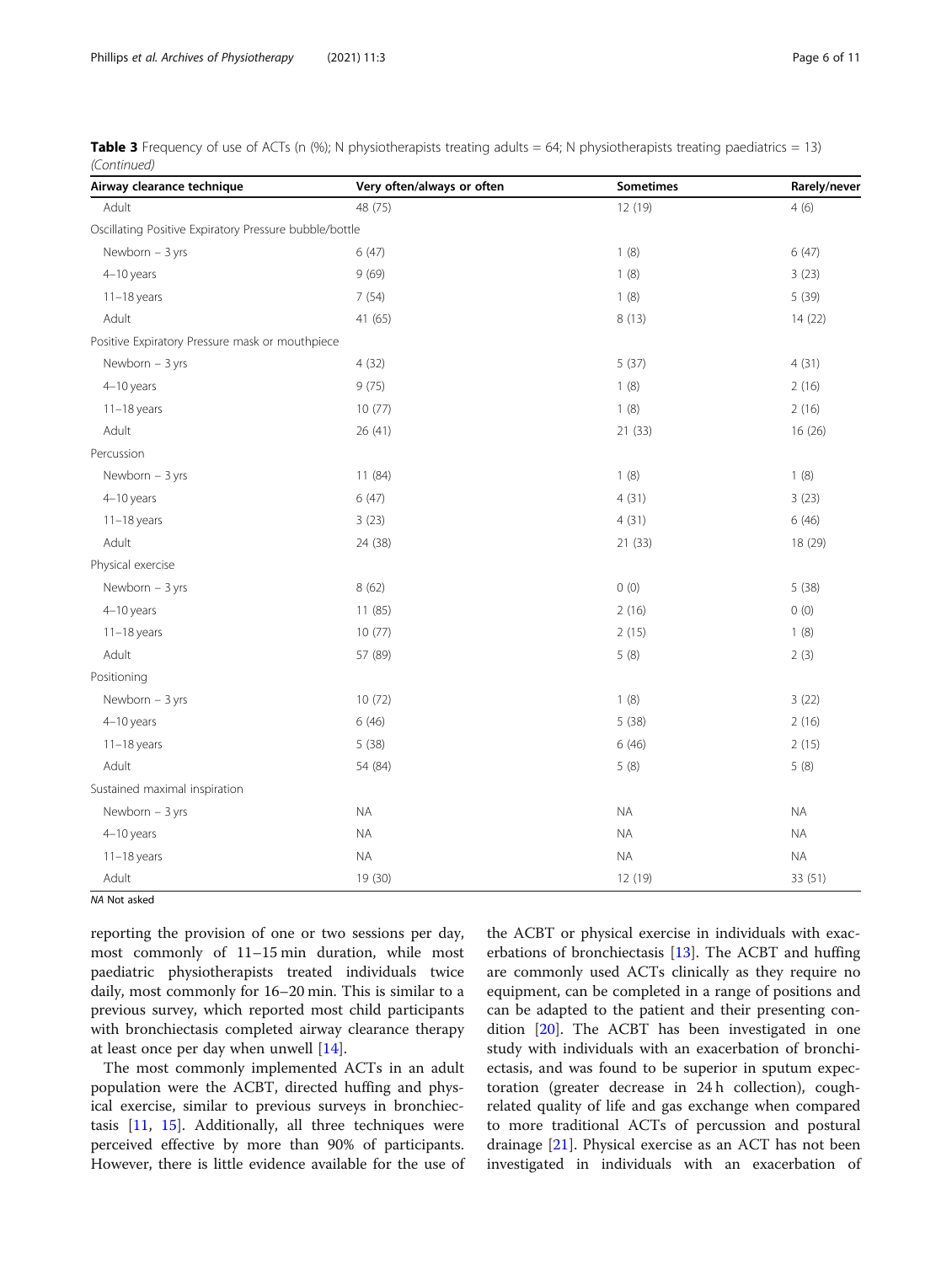<span id="page-6-0"></span>

|  |  | Table 4 Perceived effectiveness of ACTs (n (%); N physiotherapists treating adults = 64, N physiotherapists treating paediatrics = 13) |  |
|--|--|----------------------------------------------------------------------------------------------------------------------------------------|--|
|  |  |                                                                                                                                        |  |

| Technique                                              | Very effective<br>or effective | Neutral or N/<br>Α | Ineffective or not<br>effective at all |
|--------------------------------------------------------|--------------------------------|--------------------|----------------------------------------|
| Active cycle of breathing technique                    |                                |                    |                                        |
| Adult                                                  | 58 (90)                        | 5(8)               | 1(2)                                   |
| Paediatric                                             | 12 (92)                        | 1(8)               | 0(0)                                   |
| Autogenic Drainage                                     |                                |                    |                                        |
| Adult                                                  | 49 (76)                        | 14 (22)            | 1(2)                                   |
| Paediatric                                             | 10 (78)                        | 2(15)              | 1(8)                                   |
| Deep breathing exercises                               |                                |                    |                                        |
| Adult                                                  | 34 (53)                        | 24 (38)            | 6(9)                                   |
| Paediatric                                             | 8(61)                          | 5(38)              | 0(0)                                   |
| Directed huffing (Forced Expiration Technique)         |                                |                    |                                        |
| Adult                                                  | 61 (95)                        | 3(5)               | 0(0)                                   |
| Paediatric                                             | 12 (100)                       | 0(0)               | 0(0)                                   |
| Postural Drainage (Head Down Tilt)                     |                                |                    |                                        |
| Adult                                                  | 22 (35)                        | 27(42)             | 15(23)                                 |
| Paediatric                                             | 2(15)                          | 4(31)              | 7(54)                                  |
| Modified Postural Drainage (no Head Down Tilt)         |                                |                    |                                        |
| Adult                                                  | 46 (72)                        | 11(17)             | 7(11)                                  |
| Paediatric                                             | 7(54)                          | 5 (39)             | 1(8)                                   |
| Manual vibration                                       |                                |                    |                                        |
| Adult                                                  | 46 (74)                        | 12 (20)            | 4(6)                                   |
| Paediatric                                             | 11 (85)                        | 2(15)              | 0(0)                                   |
| Mechanical vibration                                   |                                |                    |                                        |
| Adult                                                  | 9(14)                          | 42 (68)            | 12(18)                                 |
| Paediatric                                             | 3(23)                          | 8(63)              | 2(14)                                  |
| Oscillating Positive Expiratory Pressure device        |                                |                    |                                        |
| Adult                                                  | 62 (97)                        | 2(3)               | 0(0)                                   |
| Paediatric                                             | 12 (92)                        | 1(8)               | 0(0)                                   |
| Oscillating Positive Expiratory Pressure bubble/bottle |                                |                    |                                        |
| Adult                                                  | 53 (83)                        | 10(15)             | 1(2)                                   |
| Paediatric                                             | 11 (85)                        | 1(8)               | 1(8)                                   |
| Positive Expiratory Pressure mask or mouthpiece        |                                |                    |                                        |
| Adult                                                  | 58 (90)                        | 6(10)              | 0(0)                                   |
| Paediatric                                             | 12 (92)                        | 1(8)               | 0(0)                                   |
| Percussion                                             |                                |                    |                                        |
| Adult                                                  | 44 (69)                        | 17(26)             | 3(5)                                   |
| Paediatric                                             | 13 (100)                       | 0(0)               | 0(0)                                   |
| Physical exercise                                      |                                |                    |                                        |
| Adult                                                  | 64 (100)                       | 0(0)               | $0\ (0)$                               |
| Paediatric                                             | 12 (92)                        | 1(8)               | $0\ (0)$                               |
| Positioning                                            |                                |                    |                                        |
| Adult                                                  | 54 (86)                        | 7(11)              | 2(3)                                   |
| Paediatric                                             | 8 (67)                         | 4(33)              | $0\ (0)$                               |
| Sustained maximal inspiration                          |                                |                    |                                        |
| Adult                                                  | 21 (34)                        | 30 (48)            | 11(18)                                 |
| Paediatric                                             | <b>NA</b>                      | <b>NA</b>          | <b>NA</b>                              |

NA Not asked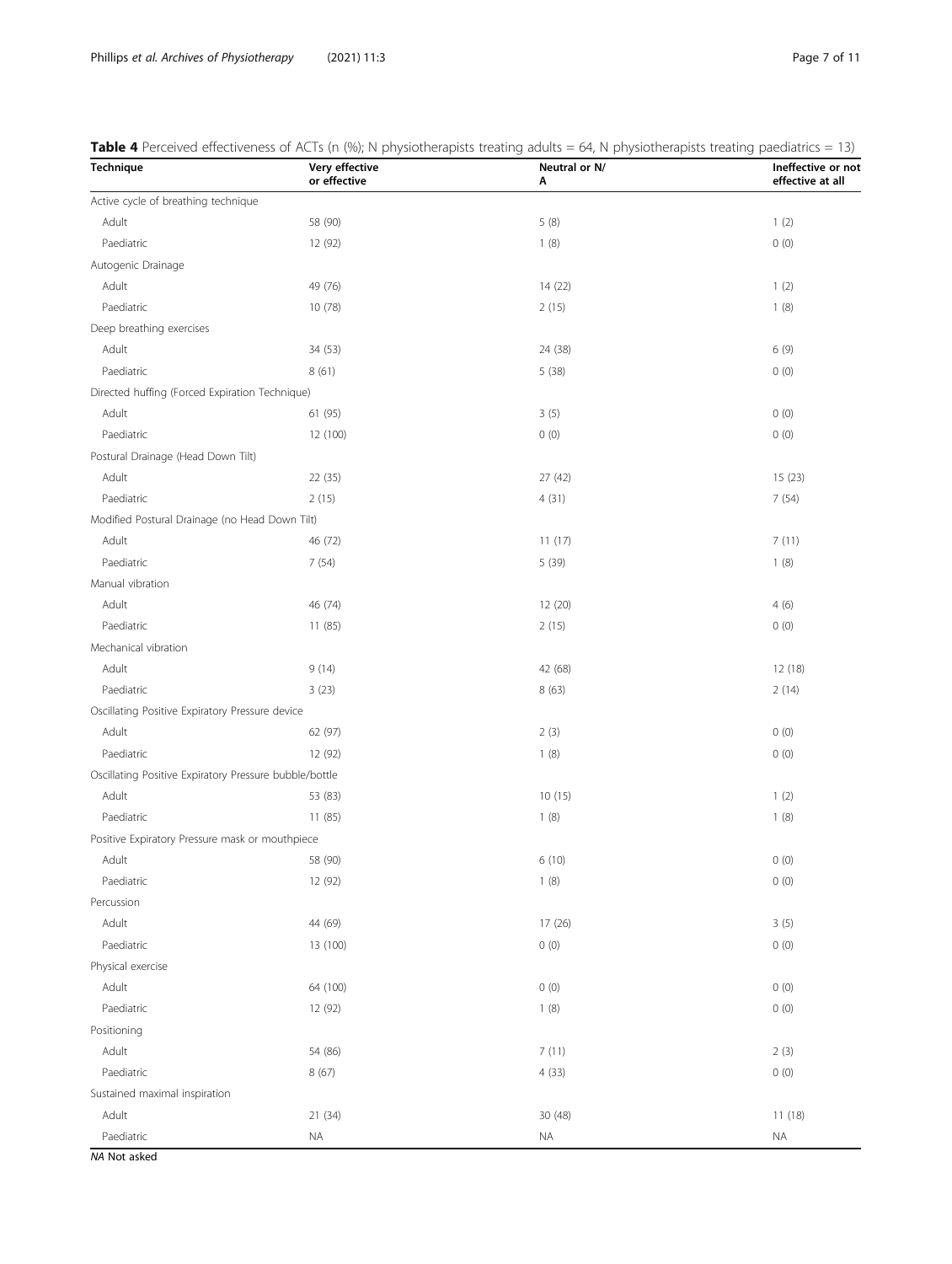# <span id="page-7-0"></span>**Table 5** Factors influencing choice of ACTs (n  $\left(\% \right)$ ; N = 67)

| <b>Factors</b>                                                                  | <b>Extremely</b><br>important | Very<br>Important | Moderately<br>important | Slightly<br>important | Not at all<br>important |
|---------------------------------------------------------------------------------|-------------------------------|-------------------|-------------------------|-----------------------|-------------------------|
| Patient clinical presentation e.g. sputum amount enquiries                      | 48 (72)                       | 16(24)            | 3(4)                    | 0(0)                  | 0(0)                    |
| Amount of oxygen/ventilatory support the patient is requiring                   | 38 (57)                       | 23(34)            | 3(4)                    | 3(4)                  | 0(0)                    |
| Presence/absence of precautions/contra-indications                              | 48 (72)                       | 15(22)            | 3(4)                    | 1(2)                  | 0(0)                    |
| Patient preference                                                              | 33 (49)                       | 29 (44)           | 5(7)                    | 0(0)                  | 0(0)                    |
| Patients degree of dyspnoea or work of breathing                                | 37 (55)                       | 26 (39)           | 4(6)                    | 0(0)                  | 0(0)                    |
| Personal experience/preference                                                  | 14(21)                        | 30(45)            | 17(25)                  | 4(6)                  | 2(3)                    |
| Medical staff's preference                                                      | 0(0)                          | 8(12)             | 19 (28)                 | 23(34)                | 17(25)                  |
| Department/hospital policy                                                      | 6(10)                         | 12(18)            | 20(30)                  | 21(32)                | 5(8)                    |
| Highest level of evidence supporting a particular airway<br>clearance technique | 23 (34)                       | 29 (43)           | 12(18)                  | 3(5)                  | 0(0)                    |
| Influence from peers with experience in this area                               | 7(10)                         | 30(46)            | 19 (28)                 | 7(10)                 | 4(6)                    |
| Access to resources/equipment                                                   | 23 (34)                       | 32 (48)           | 12(18)                  | 0(0)                  | 0(0)                    |
| Recent course attendance                                                        | 5(7)                          | 14(21)            | 21(31)                  | 17(25)                | 9(13)                   |
| Cost effectiveness                                                              | 16(24)                        | 27(40)            | 21(31)                  | 3(5)                  | 0(0)                    |
| Time effectiveness                                                              | 17(25)                        | 29 (43)           | 18(27)                  | 3(5)                  | 0(0)                    |
| Taught at university                                                            | 1(2)                          | 7(10)             | 11(17)                  | 16(25)                | 31 (46)                 |

bronchiectasis, but is a growing area of research in cystic fibrosis [[22,](#page-9-0) [23](#page-9-0)]. With a high frequency of use of this ACT in adults and paediatrics, this may be an important area for future research.

Participants in this study also reported greater use of PEP and oscillating PEP devices when compared to a previous study from the United Kingdom in 2002 [[11](#page-9-0)]. In the previous study [[11](#page-9-0)] PEP was used routinely by 7% of participants and oscillating PEP by 12% of participants, in the current study 41% of participants were using PEP therapy routinely and 75% of participants were using an oscillating PEP device routinely. This difference may be due to an increase in availability of these devices, patient preference to complete ACTs independently, and an increase in evidence for the safety and efficacy of these devices in individuals with stable bronchiectasis [\[12,](#page-9-0) [24](#page-9-0)]. Interestingly, oscillating PEP was perceived very effective or effective by 97% of participants in this study, however there is little evidence available for the use of oscillating PEP for individuals with an exacerbation of bronchiectasis. There have been two small studies [\[25,](#page-9-0) [26](#page-9-0)] which found that oscillating PEP therapy was preferred by participants over other types of ACTs. While this may be associated with increased sputum production during a treatment session, this result was not significant in either study [[25,](#page-9-0) [26\]](#page-9-0). A recent international guideline also recommended implementation of the ACBT or oscillating PEP for individuals with bronchiectasis [[6\]](#page-9-0). As individuals with bronchiectasis appear to prefer oscillating PEP therapy, and most participants in this study perceived this to be an effective ACT, future research could explore the effect of oscillating PEP therapy, compared to the ACBT, for individuals with an exacerbation of bronchiectasis.

Another change in ACT prescription is the use of postural drainage. A previous survey study from 2002 [[11](#page-9-0)] demonstrated that most participants used postural drainage routinely, while participants in this survey reported rarely using postural drainage incorporating a head down tilt in the adult population. This shift may reflect the finding of increased episodes of reflux in cystic fibrosis, with other treatment techniques taking preference [[27](#page-9-0)]. Another potential explanation is that the recommendations for ACTs now promote active involvement of the patient, rather than passive techniques [[28\]](#page-9-0).

The ACTs listed in the survey were based on previous surveys from the United Kingdom and Australia and New Zealand [\[11](#page-9-0), [14,](#page-9-0) [15\]](#page-9-0) and show a preference to ACTs which are more frequently used in this part of the world. Although participants were given the option of an open, 'other', question to capture information from participants who used ACTs that were not listed, no participants in this study listed other ACTs used more frequently in other parts of the world, such as expiration with an open glottis in the lateral posture (ETGOL). This ACT has been shown to be effective to facilitate secretion removal, reduce exacerbations and improve quality of life for individuals with bronchiectasis, and so should be included in future surveys investigating current practice [\[29\]](#page-9-0).

The ACTs used by participants serving a paediatric population varied according to age group. Adherence to ACTs can be a major problem for children and adolescents with bronchiectasis, and so ensuring techniques are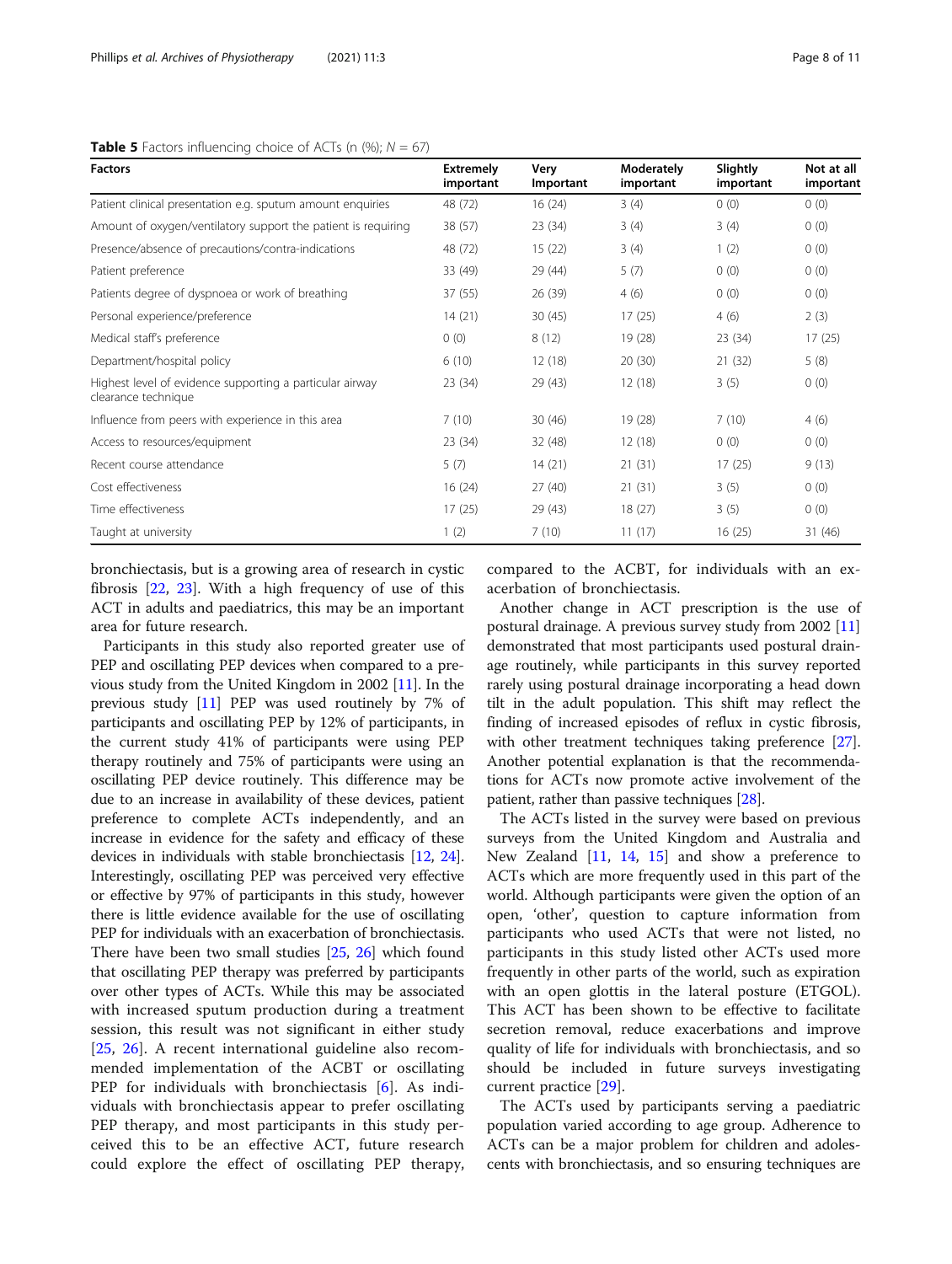age appropriate is important [\[17,](#page-9-0) [30\]](#page-9-0). In the newborn-3 years age range, techniques used were passive techniques, appropriate for this age [[17](#page-9-0)]. Regarding management of individuals aged 4–17 years, participants reported the common use of directed huffing, physical exercise, PEP therapy and the ACBT. This contrasts with a previous survey of New Zealand children and their families with bronchiectasis [\[14\]](#page-9-0), with families reporting using PD (modified or including head down tilt), ACBT or PEP therapy. The difference in ACT choice between studies may be due to local practice, therapist's preference, or the availability of devices. The previous study was based in one hospital district, while the current study included participants from multiple locations across Australia and New Zealand; this may account for variation in clinical practice. Additionally, the reports of physiotherapists managing individuals with bronchiectasis may vary from the reports of children and their families living with bronchiectasis.

The most important factors influencing ACT choice include clinical presentation and presence of contraindications. This mirrors what has been reported by physiotherapists managing acute exacerbations of COPD [[16](#page-9-0)]. The least important factors for choice of ACT were similar to a previous report, being medical staff preference and training [\[11](#page-9-0)]. This implies that physiotherapists are using assessment and clinical reasoning skills when deciding which ACT to prescribe. The importance of implementing techniques that are evidence based has been highlighted in the clinical guidelines for bronchiectasis (6,7), yet physiotherapists who completed this survey are routinely using, and perceive effective ACTs underpinned by minimal evidence. In the absence of high-quality research, physiotherapists must rely on other factors when deciding which ACT to use for a particular patient. It appears, that participants' choice of ACT is impacted by access to resources, perceived time and cost effectiveness of an ACT and personal experience.

There are limitations to this study. The first is the low or unknown response rate due to the method of survey distribution. The number of physiotherapists who received the invitation to participate and met the eligibility criteria is unknown. However, the final number of responses received (121) was very similar to the raw numbers achieved in previous surveys of Australian and New Zealand physiotherapists working with individuals with chronic respiratory conditions [[15,](#page-9-0) [16](#page-9-0)]. Furthermore, a previous study investigating ACTs services for individuals in Australia reported 184 services available, which is similar to the final number of responses received, however it is unable to be determined how many different services are represented in this study [[31](#page-10-0)]. The survey remained open for 8 months to maximise participation numbers, however, this may have influenced the data collected, as clinical practice may have changed over time. Approximately 40% of participants had less than 5 years of respiratory experience. Clinical experience and exposure are likely to influence practice, and this may account for the selection of ACTs, perceptions of efficacy, and factors influencing treatment decisions. The response numbers to the paediatric section were lower than for the adult population, which may be due to a smaller proportion of physiotherapists working with this population, or, the survey length, with incomplete responses to questions increasing as participants progressed through the survey. Although there were participants across Australia and New Zealand, and a similar number of responses compared to previous studies completed in respiratory conditions, it is unknown if the data accurately represents current practice throughout these countries. Additionally, the data is self-reported and predominantly based on multiple choice questions and Likert scales of perceived use and effectiveness. It is well documented that clinical reasoning and decision-making regarding treatment interventions are complex processes [[32,](#page-10-0) [33](#page-10-0)], so this is difficult to measure in survey form, therefore some complexities of participants' actual clinical practice may not have been identified. No timeframe for participants to consider when answering each question was included, and this should be considered in future surveys. Data regarding inpatient versus outpatient management are unable to be compared. It is reasonable to believe that practices may differ between inpatient and outpatient settings and this should be considered in future surveys.

# Conclusions

Most participants working with adults and all participants working in paediatrics reported they prescribed ACTs 81– 100% of the time when managing an individual with an acute exacerbation of bronchiectasis. The most commonly used ACTs with adults were directed huffing, physical exercise, the ACBT, positioning and oscillating PEP devices. Within paediatric populations, the most used ACT varied depending on age group. All participants believed that directed huffing, physical exercise, oscillating PEP devices, the ACBT and PEP therapy were effective. Patient clinical presentation was the most commonly reported important factor for determining choice of ACT. The findings from this survey will assist in guiding future research regarding the clinical efficacy of ACTs for adults and paediatrics with an acute exacerbation of bronchiectasis.

#### Abbreviations

ACBT: Active cycle of breathing technique; ACT: Airway clearance technique; ETGOL: Expiration with the glottis open in lateral posture; FET: Forced expiratory technique; HDT: Head down tilt; HRQOL: Health related quality of life; NA: Not asked; PD: Postural drainage; PEP: Positive expiratory pressure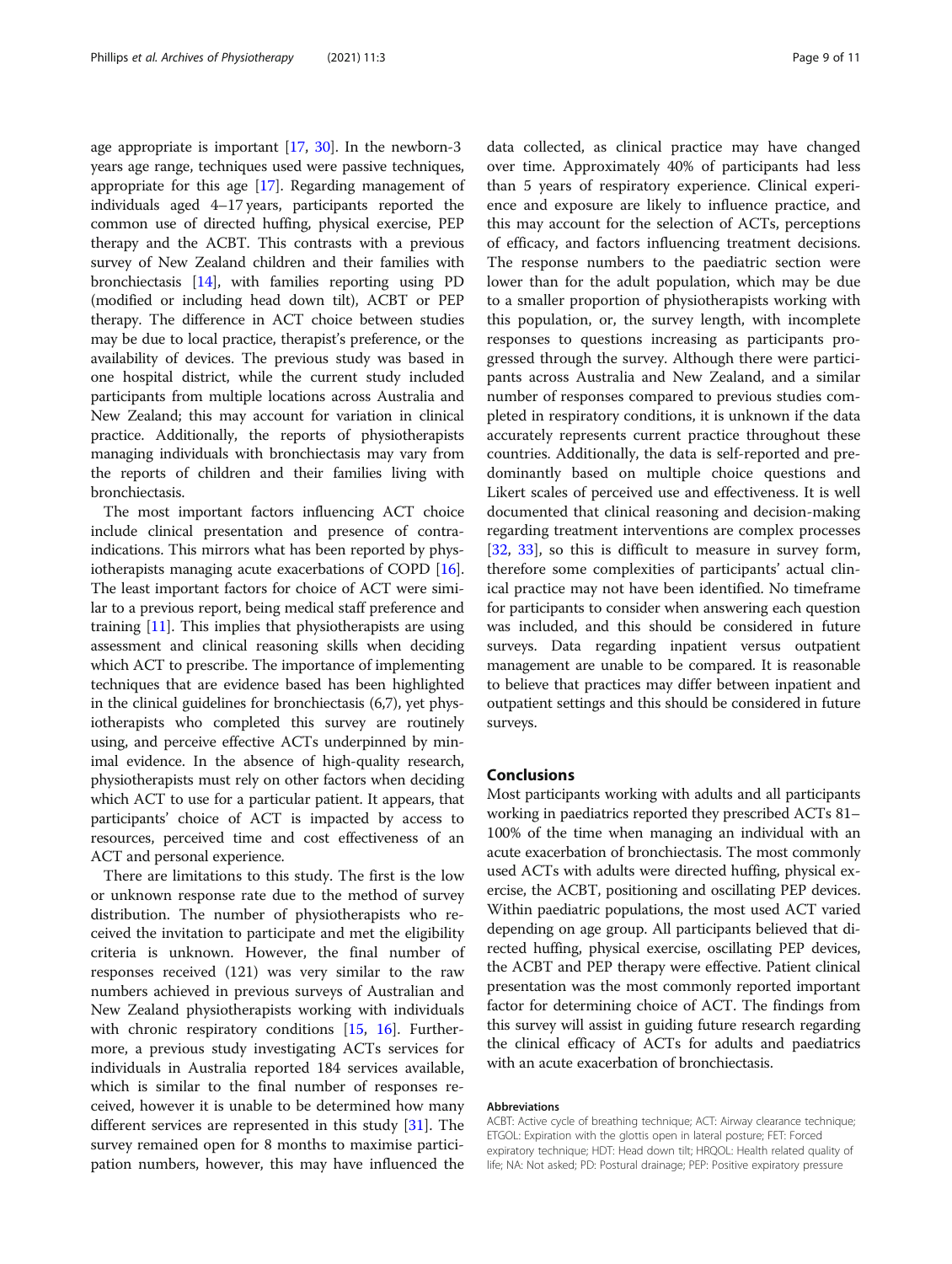#### <span id="page-9-0"></span>Acknowledgements

Not applicable.

#### Authors' contributions

JP, AL, RP and WH contributed to the design of the survey. JP analysed the raw data of the survey, which was then reviewed by AL, RP and WH. JP was a major contributor in writing the manuscript which was reviewed and edited by AL, RP and WH. All authors read and approved the final manuscript.

#### Funding

This research was supported by an Australian Government Research Training Program Scholarship.

#### Availability of data and materials

The datasets used and/or analysed during the current study are available from the corresponding author on reasonable request.

#### Ethics approval and consent to participate

Ethical approval was received from the Uniting Care Health Human Research Ethics Committee, application number 2016.11.189 and Bond University Human Research Ethics Committee, application number 15679.

### Consent for publication

Not applicable.

#### Competing interests

The authors declare that they have no competing interests.

#### Author details

<sup>1</sup> Physiotherapy, Faculty of Health Sciences and Medicine, Bond University, Gold Coast, Queensland, Australia. <sup>2</sup>The Wesley Hospital, Uniting Care Health, Brisbane, Queensland, Australia. <sup>3</sup>Department of Physiotherapy, School of Primary and Allied Health Care, Faculty of Medicine, Nursing and Health Sciences, Monash University, Frankston, Victoria, Australia. <sup>4</sup>Institute for Breathing and Sleep, Melbourne, Victoria, Australia. <sup>5</sup>Cabrini Allied Health Research and Education, Malvern, Victoria, Australia. <sup>6</sup>School of Community Health, Charles Sturt University, Albury, New South Wales, Australia.

# Received: 13 September 2020 Accepted: 26 December 2020 Published online: 01 February 2021

#### References

- 1. Barker AF. Bronchiectasis. N Engl J Med. 2002;346(18):1383–93. [https://doi.](https://doi.org/10.1056/NEJMra012519) [org/10.1056/NEJMra012519](https://doi.org/10.1056/NEJMra012519).
- 2. O'Neill K, O'Donnell AE, Bradley JM. Airway clearance, mucoactive therapies and pulmonary rehabilitation in bronchiectasis. Respirology. 2019;24(3):227– 37. <https://doi.org/10.1111/resp.13459>.
- 3. Chalmers JD, Aliberti S, Blasi F. Management of bronchiectasis in adults. Eur Respir J. 2015;45(5):1446–62. [https://doi.org/10.1183/09031936.00119114.](https://doi.org/10.1183/09031936.00119114)
- 4. Chang AB, Bell SC, Torzillo PJ, Byrnes CA, Maguire GP, Holland AE, et al. Thoracic Society of Australia and New Zealand guidelines: chronic suppurative lung disease and bronchiectasis in children and adults in Australia and New Zealand. Med J Australia. 2015;202(1):21–4. [https://doi.](https://doi.org/10.5694/mja14.00287) [org/10.5694/mja14.00287](https://doi.org/10.5694/mja14.00287).
- 5. Pasteur MC, Bilton D, Hill AT, Group BTSBnCFG. British Thoracic Society guideline for non-CF bronchiectasis. Thorax. 2010;65(Suppl 1):i1-58. [https://](https://doi.org/10.1136/thx.2010.136119) [doi.org/10.1136/thx.2010.136119.](https://doi.org/10.1136/thx.2010.136119)
- 6. Hill AT, Sullivan AL, Chalmers JD, De Soyza A, Stuart Elborn J, Andres Floto R, et al. British Thoracic Society guideline for bronchiectasis in adults. Thorax. 2019;74(Suppl 1):1. <https://doi.org/10.1136/thoraxjnl-2018-212463>.
- Polverino E, Goeminne PC, McDonnell MJ, Aliberti S, Marshall SE, Loebinger MR, et al. European Respiratory Society guidelines for the management of adult bronchiectasis. Eur Respir J. 2017;50(3). [https://doi.org/10.1183/](https://doi.org/10.1183/13993003.00629-2017) [13993003.00629-2017.](https://doi.org/10.1183/13993003.00629-2017)
- 8. Pereira MC, Athanazio RA, Dalcin PTR, Figueiredo MRF, Gomes M, Freitas CG, et al. Brazilian consensus on non-cystic fibrosis bronchiectasis. J Bras Pneumol. 2019;45(4):e20190122. [https://doi.org/10.1590/1806-3713/](https://doi.org/10.1590/1806-3713/e20190122) [e20190122](https://doi.org/10.1590/1806-3713/e20190122).
- Bott J, Blumenthal S, Buxton M, Ellum S, Falconer C, Garrod R, et al. Guidelines for the physiotherapy management of the adult, medical,

spontaneously breathing patient. Thorax. 2009;64(Suppl 1):i1–51. [https://doi.](https://doi.org/10.1136/thx.2008.110726) [org/10.1136/thx.2008.110726](https://doi.org/10.1136/thx.2008.110726).

- 10. Snijders D, Fernandez Dominguez B, Calgaro S, Bertozzi I, Escribano Montaner A, Perilongo G, et al. Mucociliary clearance techniques for treating non-cystic fibrosis bronchiectasis: is there evidence? Int J Immunopathol Pharmacol. 2015;28(2):150–9. <https://doi.org/10.1177/0394632015584724>.
- 11. O'Neill B, Bradley JM, McArdle N, MacMahon J. The current physiotherapy management of patients with bronchiectasis: a UK survey. Int J Clin Pract. 2002;56(1):34–5. <https://doi.org/10.1111/resp.13459>.
- 12. Lee AL, Burge AT, Holland AE. Airway clearance techniques for bronchiectasis. Cochrane Database Syst Rev. 2015;2015(11):CD008351.
- 13. Phillips J, Lee A, Pope R, Hing W. Effect of airway clearance techniques in patients experiencing an acute exacerbation of bronchiectasis: a systematic review. Physiother Theor Pract. 2019:1–16. [https://doi.org/10.1080/09593985.](https://doi.org/10.1080/09593985.2019.1579286) [2019.1579286](https://doi.org/10.1080/09593985.2019.1579286).
- 14. Butler SG, Hill LJ, Harrison J, Reed P, Nikora G, Takai C, et al. Is there a difference in airway clearance practices between children with non cystic fibrosis bronchiectasis and cystic fibrosis? NZ J Physiother. 2008; 36(3):112–7.
- 15. Lee A, Button B, Denehy L. Current Australian and New Zealand physiotherapy practice in the management of patients with bronchiectasis and chronic obstructive pulmonary disease. NZ J Physiother. 2008;36(2):49–58.
- 16. Osadnik CR, McDonald CF, Holland AE. Airway clearance techniques in acute exacerbations of COPD: a survey of Australian physiotherapy practice. Physiotherapy. 2013;99(2):101–6. <https://doi.org/10.1016/j.physio.2012.01.002>.
- 17. Lee AL, Button BM, Tannenbaum EL. Airway-clearance techniques in children and adolescents with chronic suppurative lung disease and bronchiectasis. Front Pediatr. 2017;5:2. [https://doi.org/10.3389/fped.](https://doi.org/10.3389/fped.2017.00002) [2017.00002.](https://doi.org/10.3389/fped.2017.00002)
- 18. Australian Physiotherapy Association. 2016 annual report: Australian Physiotherapy Association; 2017. [https://australian.physio/aboutus/annual](https://australian.physio/aboutus/annual-reports)[reports.](https://australian.physio/aboutus/annual-reports) Accessed 27 May 2020.
- 19. Physiotherapy New Zealand. Annual report 2017. 2018. [https://pnz.org.nz/](https://pnz.org.nz/annual-reports) [annual-reports.](https://pnz.org.nz/annual-reports) Accessed 27 May 2020.
- 20. Lewis LK, Williams MT, Olds TS. The active cycle of breathing technique: a systematic review and meta-analysis. Respir Med. 2012;106(2):155–72. <https://doi.org/10.1016/j.rmed.2011.10.014>.
- 21. AbdelHalim HA, AboElNaga HH, Fathy KA. Comparison between active cycles of breathing with postural drainage versus conventional chest physiotherapy in subjects with bronchiectasis. Egypt J Chest Dis Tuberc. 2016;65(1):157–65. [https://doi.org/10.1016/j.ejcdt.2015.08.006.](https://doi.org/10.1016/j.ejcdt.2015.08.006)
- 22. Ward N, Stiller K, Holland AE, Bingham J, Bishop J, Button B, et al. Exercise is commonly used as a substitute for traditional airway clearance techniques by adults with cystic fibrosis in Australia: a survey. J Physiother. 2019;65(1): 43–50. <https://doi.org/10.1016/j.jphys.2018.11.00623>.
- 23. Ward N, Stiller K, Holland AE. Exercise as a therapeutic intervention for people with cystic fibrosis. Expert Rev Respir Med. 2019;13(5):449–58. <https://doi.org/10.1080/17476348.2019.1598861>.
- 24. Lee AL, Burge AT, Holland AE. Positive expiratory pressure therapy versus other airway clearance techniques for bronchiectasis. Cochrane Database Syst Rev. 2017;9(9):CD011699.
- 25. Patterson JE, Hewitt O, Kent L, Bradbury I, Elborn JS, Bradley JM. Acapella versus 'usual airway clearance' during acute exacerbation in bronchiectasis: a randomized crossover trial. Chron Respir Dis. 2007;4(2):67–74. [https://doi.](https://doi.org/10.1177/1479972306075483) [org/10.1177/1479972306075483.](https://doi.org/10.1177/1479972306075483)
- 26. Tsang S, Jones A. Postural drainage or flutter device in conjunction with breathing and coughing compared to breathing and coughing alone in improving secretion removal and lung function in patients with acute exacerbation of bronchiectasis: a pilot study. Hong Kong Physiother J. 2003; 21:29–36.
- 27. Button BM, Heine RG, Catto-Smith AG, Phelan PD, Olinsky A. Postural drainage and gastro-oesophageal reflux in infants with cystic fibrosis. Arch Dis Child. 1997;76:148–50. [https://doi.org/10.1136/adc.76.2.148.](https://doi.org/10.1136/adc.76.2.148)
- 28. Rand S, Prasad SA. Exercise as part of a cystic fibrosis therapeutic routine. Expert Rev Respir Med. 2012;6(3):341–52. <https://doi.org/10.1586/ers.12.19>.
- 29. Muñoz G, Gracia J, Buxó M, Alvarez A, Vendrell M. Long-term benefits of airway clearance in bronchiectasis: a randomised placebo-controlled trial. Eur Respir J. 2018;2018(51). [https://doi.org/10.1183/13993003.01926-2017.](https://doi.org/10.1183/13993003.01926-2017)
- 30. Chang AB, Bush A, Grimwood K. Bronchiectasis in children: diagnosis and treatment. Lancet. 2018;392(10150):866–79. [https://doi.org/10.1016/S0140-](https://doi.org/10.1016/S0140-6736(18)31554-X) [6736\(18\)31554-X.](https://doi.org/10.1016/S0140-6736(18)31554-X)